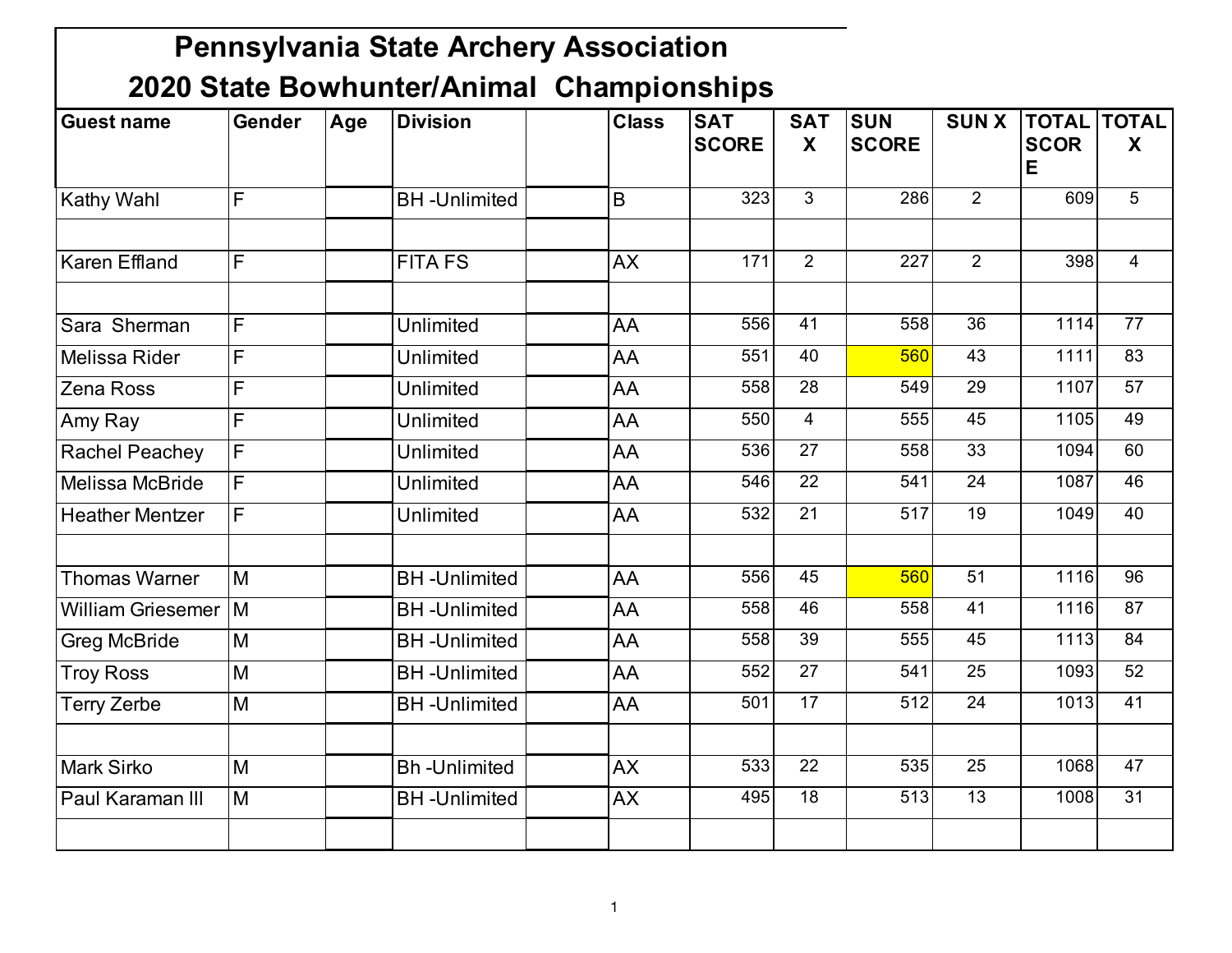| <b>Guest name</b>      | <b>Gender</b> | Age | <b>Division</b>  | <b>Class</b> | <b>SAT</b><br><b>SCORE</b> | <b>SAT</b><br>X | <b>SUN</b><br><b>SCORE</b> | <b>SUNX</b>     | <b>TOTAL</b><br><b>SCOR</b><br>E | <b>TOTAL</b><br>X |
|------------------------|---------------|-----|------------------|--------------|----------------------------|-----------------|----------------------------|-----------------|----------------------------------|-------------------|
| Tim Wheeler            | M             |     | <b>FITA BB</b>   | <b>AX</b>    | 271                        | 5               | 257                        | 2               | 528                              | $\overline{7}$    |
| Tom Kern               | M             |     | Freestyle        | AA           | 508                        | 20              | 512                        | 19              | 1020                             | $\overline{39}$   |
|                        |               |     |                  |              |                            |                 |                            |                 |                                  |                   |
| <b>Jerry Max</b>       | M             |     | <b>Unlimited</b> | AA           | 558                        | 53              | 560                        | 54              | 1118                             | 107               |
| <b>Brandon Sandy</b>   | M             |     | Unlimited        | AA           | 556                        | 32              | 558                        | 29              | 1114                             | 61                |
| Jeptha Peachey         | M             |     | Unlimited        | AA           | 558                        | 40              | 555                        | 42              | 1113                             | 82                |
| <b>Steven Craig</b>    | M             |     | Unlimited        | AA           | 554                        | 36              | 554                        | 32              | 1108                             | 68                |
| Nicholas Quava         | M             |     | Unlimited        | AA           | 550                        | 49              | 555                        | 61              | 1105                             | 110               |
| <b>Thomas West</b>     | M             |     | Unlimited        | AA           | 537                        | 17              | 560                        | 27              | 1097                             | 44                |
| Jeremy Farmer          | M             |     | Unlimited        | AA           | 540                        | $\overline{27}$ | 550                        | $\overline{38}$ | 1090                             | 65                |
| <b>James Everett</b>   | M             |     | Unlimited        | AA           | 534                        | 24              | 545                        | 22              | 1079                             | 46                |
| David Yock             | M             |     | Unlimited        | AA           | 524                        | 19              | 541                        | 35              | 1065                             | 54                |
| Daryl Webb             | M             |     | Unlimited        | <b>AX</b>    | 554                        | 30              | 556                        | 35              | 1110                             | 65                |
| <b>Matthew Hoffman</b> | M             |     | Unlimited        | $\sf B$      | 538                        | $\overline{21}$ | 550                        | $\overline{31}$ | 1088                             | 52                |
| <b>William Caufman</b> | M             |     | <b>Unlimited</b> | $\mathsf B$  | 539                        | 19              | 531                        | 17              | 1070                             | 36                |
| Steven Johnson         | M             |     | Unlimited        | $\mathsf B$  | 451                        | 21              | 442                        | 19              | 893                              | 40                |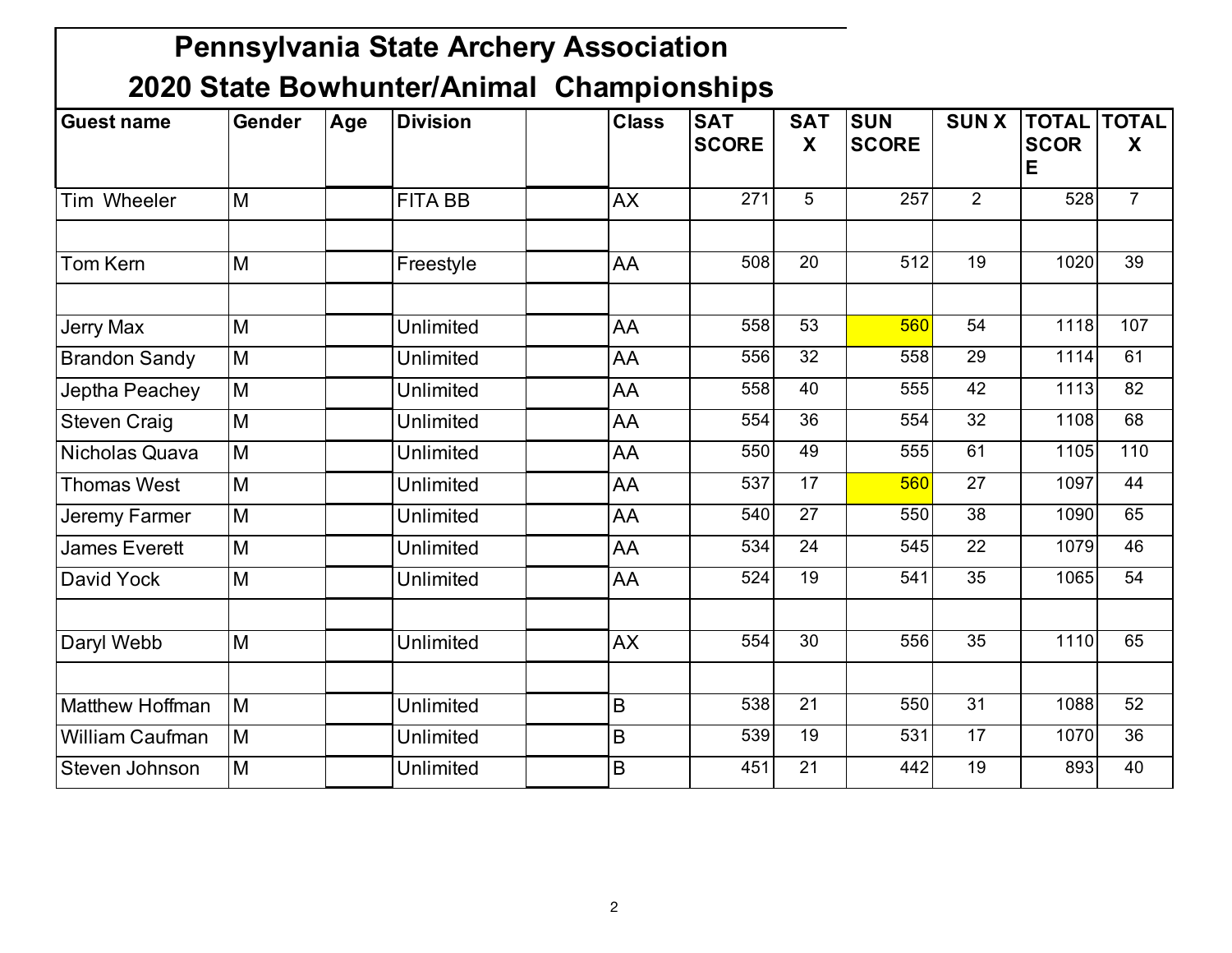| Guest name             | Gender                  | Age                | 2020 State Bownunter/Animal Championships<br><b>Division</b> | <b>Class</b> | <b>SAT</b><br><b>SCORE</b> | <b>SAT</b><br>X | <b>SUN</b><br><b>SCORE</b> | <b>SUNX</b>     | <b>TOTAL</b><br><b>SCORE</b> | <b>TOTAL</b><br>Χ |
|------------------------|-------------------------|--------------------|--------------------------------------------------------------|--------------|----------------------------|-----------------|----------------------------|-----------------|------------------------------|-------------------|
| Junior Brawley         | M                       |                    | SeniorXPlus Traditional (REC)                                |              | 78                         | $\mathbf 1$     | 0                          | $\Omega$        | 78                           | 1                 |
|                        |                         |                    |                                                              |              |                            |                 |                            |                 |                              |                   |
| <b>Robert Mitchell</b> | M                       | <b>SeniorXPlus</b> | <b>UNL/BHUL</b>                                              |              | 549                        | 27              | 544                        | 29              | 1093                         | 56                |
| Ed Feese               | $\overline{M}$          | <b>SeniorXPlus</b> | <b>UNL/BHUL</b>                                              |              | 541                        | 19              | 539                        | $\overline{22}$ | 1080                         | 41                |
| Robin Devono           | $\overline{\mathsf{M}}$ | <b>SeniorXPlus</b> | <b>UNL/BHUL</b>                                              |              | 507                        | $\overline{21}$ | 0                          | $\overline{0}$  | 507                          | $\overline{21}$   |
|                        |                         |                    |                                                              |              |                            |                 |                            |                 |                              |                   |
| Jim McGee              | M                       | <b>SeniorPlus</b>  | <b>FS/BHFS/FITAFS</b>                                        |              | 505                        | 16              | 467                        | $\overline{9}$  | 972                          | $\overline{25}$   |
| <b>Allen Glass</b>     | M                       | <b>SeniorPlus</b>  | <b>FS/BHFS/FITAFS</b>                                        |              | 429                        | 11              | 421                        | $\overline{7}$  | 850                          | 18                |
| Don Claypool           | $\overline{\mathsf{M}}$ | <b>SeniorPlus</b>  | <b>FS/BHFS/FITAFS</b>                                        |              | 229                        | $\overline{3}$  | 235                        | $\overline{7}$  | 464                          | 10                |
| <b>Greg Walker</b>     | $\overline{\mathsf{M}}$ | <b>SeniorPlus</b>  | <b>UNL/BHUL</b>                                              |              | 558                        | 39              | 560                        | 46              | 1118                         | 85                |
| George Hammer          | M                       | <b>SeniorPlus</b>  | <b>UNL/BHUL</b>                                              |              | 545                        | 26              | 542                        | 23              | 1087                         | 49                |
| Gary Schuler           | $\overline{\mathsf{M}}$ |                    | <b>UNL/BHUL</b>                                              |              | 538                        | 24              | 539                        | $\overline{23}$ | 1077                         | 47                |
|                        |                         | <b>SeniorPlus</b>  | <b>UNL/BHUL</b>                                              |              |                            |                 |                            | $\overline{0}$  | 481                          | $\overline{8}$    |
| <b>Thomas King</b>     | $\overline{\mathsf{M}}$ | <b>SeniorPlus</b>  |                                                              |              | 481                        | 8               | 0                          |                 |                              |                   |
| Susan Dillman          | F                       | Senior             | <b>UNL/BHUL</b>                                              |              | 532                        | 23              | 538                        | 46              | 1070                         | 69                |
| Dennis Greenaway       | $\overline{M}$          | Senior             | Crossbow                                                     |              | 248                        | 6               | 288                        | $\overline{4}$  | 536                          | 10                |
|                        |                         |                    |                                                              |              |                            |                 |                            |                 |                              |                   |
| Samuel Effland         | М                       | Senior             | <b>FS/BHFS/FITAFS</b>                                        |              | 289                        | 3               | 322                        | 4               | 611                          | $\overline{7}$    |
|                        |                         |                    |                                                              |              |                            |                 |                            |                 |                              |                   |
| John Patcher           | $\overline{M}$          | Senior             | <b>UNL/BHUL</b>                                              |              | 558                        | 43              | 560                        | 43              | 1118                         | 86                |
| <b>Todd Herrman</b>    | M                       | Senior             | <b>UNL/BHUL</b>                                              |              | 560                        | 42              | 556                        | $\overline{45}$ | 1116                         | 87                |
| Joe Kuhn               | M                       | Senior             | <b>UNL/BHUL</b>                                              |              | 552                        | 37              | 556                        | 24              | 1108                         | 61                |
| <b>Scott Heatley</b>   | $\overline{\mathsf{M}}$ | Senior             | <b>UNL/BHUL</b>                                              |              | 554                        | 35              | 549                        | 46              | 1103                         | 81                |
| Kevin Garman           | $\overline{M}$          | Senior             | <b>UNL/BHUL</b>                                              |              | 549                        | 33              | 550                        | $\overline{34}$ | 1099                         | 67                |
| Randy Thompson         | M                       | Senior             | <b>UNL/BHUL</b>                                              |              | 532                        | $\overline{22}$ | 547                        | 41              | 1079                         | 63                |
| <b>Michael Curry</b>   | $\overline{\mathsf{M}}$ | Senior             | <b>UNL/BHUL</b>                                              |              | 544                        | 31              | 534                        | $\overline{27}$ | 1078                         | 58                |
| <b>Mark Fisher</b>     | $\overline{\mathsf{M}}$ | Senior             | <b>UNL/BHUL</b>                                              |              | 531                        | 18              | 506                        | $\overline{18}$ | 1037                         | 36                |
| Sean O'Haren           | $\overline{\mathsf{M}}$ | Senior             | <b>UNL/BHUL</b>                                              |              | 494                        | $\overline{24}$ | 520                        | 20              | 1014                         | 44                |
| W E Pollard            | М                       | Senior             | <b>UNL/BHUL</b>                                              |              | 446                        | 9               | 492                        | 13              | 938                          | 22                |
|                        |                         |                    |                                                              |              |                            |                 |                            |                 |                              |                   |